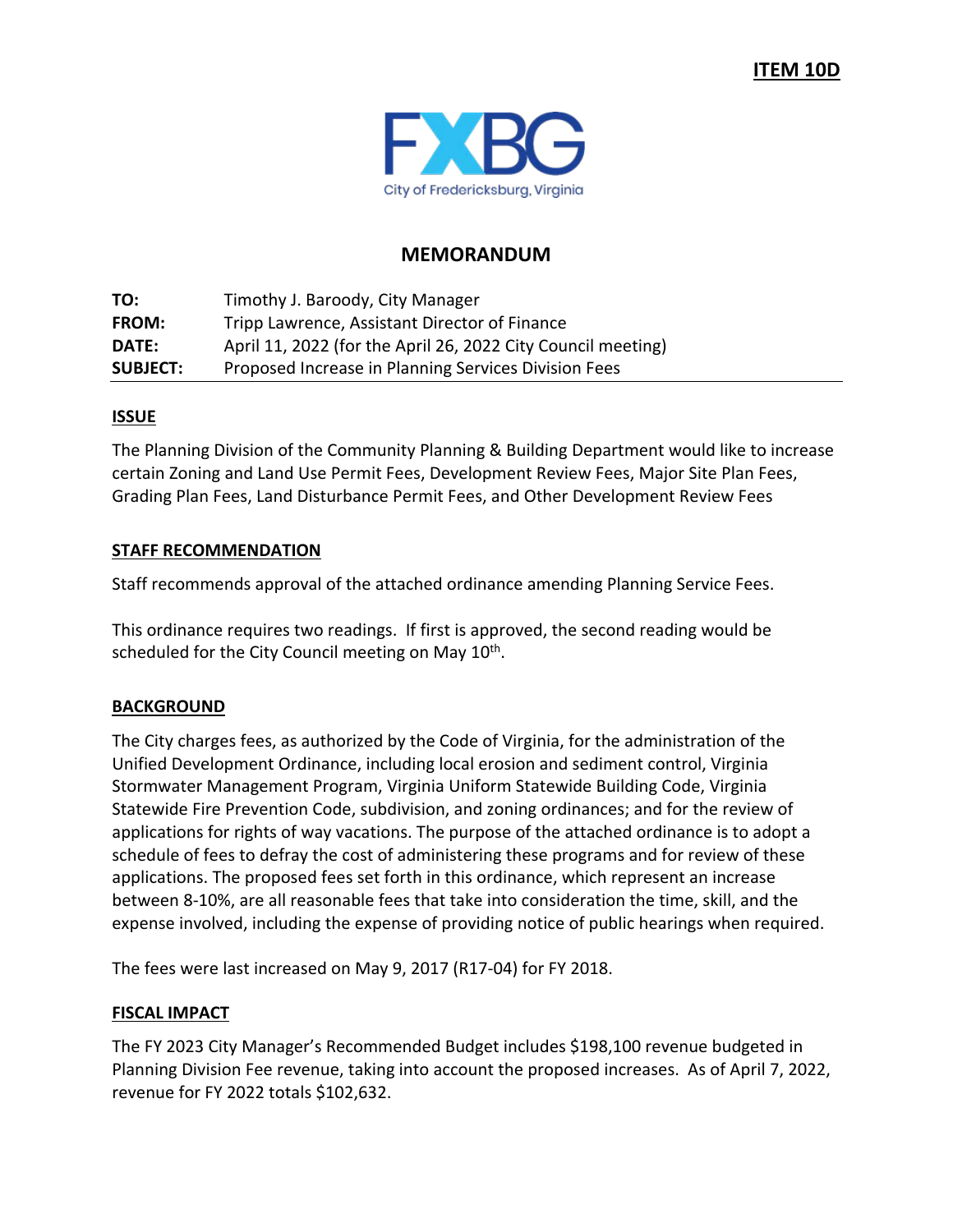Attachment: Resolution

cc: Mark Whitley, Assistant City Manager Kathleen Dooley, City Attorney Chuck Johnston, Community Planning & Building Director Marne Sherman, Development Administrator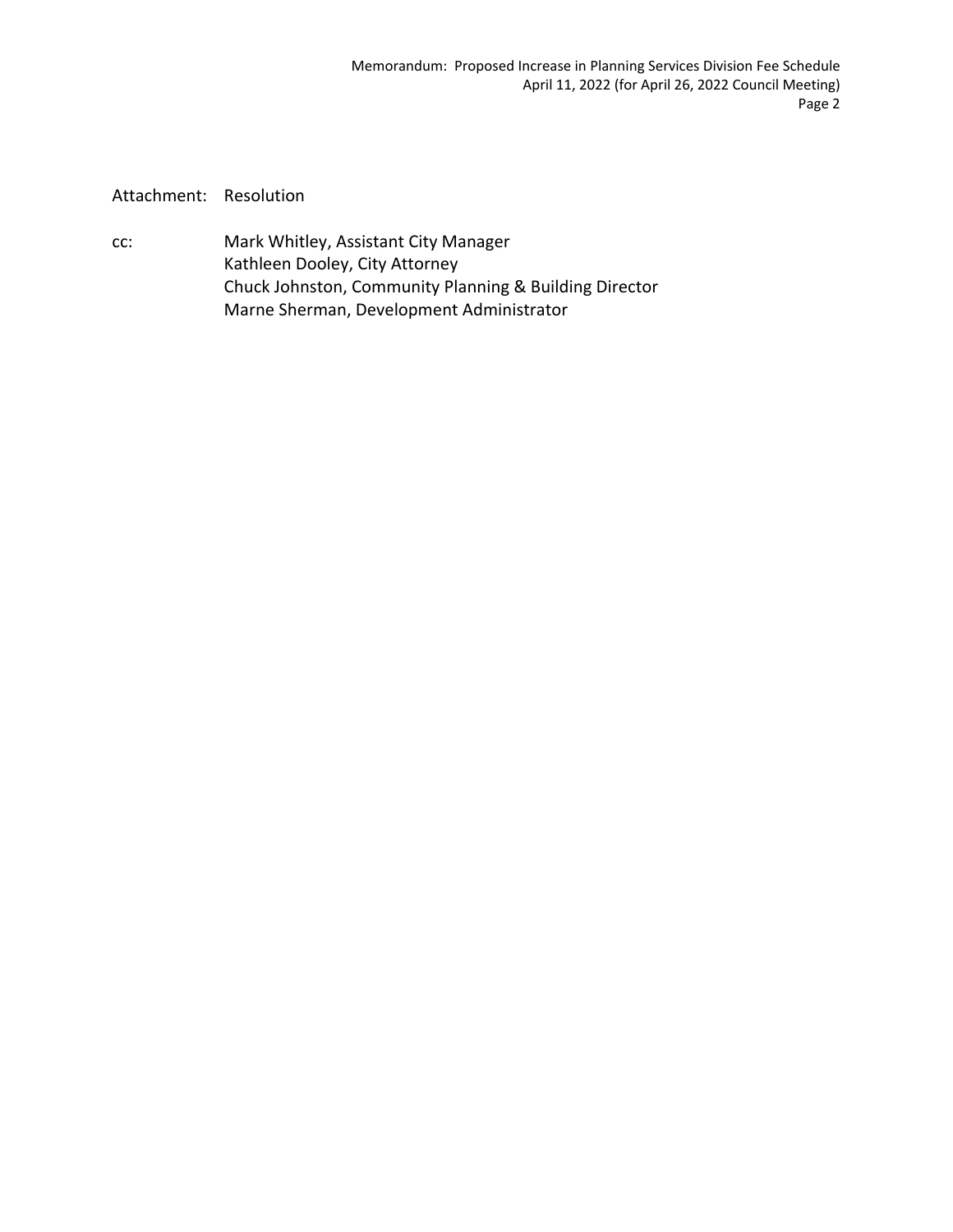| <b>MOTION:</b>     | April 26, 2022                                                 |
|--------------------|----------------------------------------------------------------|
| <b>SECOND:</b>     | <b>Regular Meeting</b><br><b>Ordinance No. 22-</b>             |
|                    |                                                                |
| RE:                | Amending the Fee Schedule for Planning and Zoning Applications |
| <b>FIRST READ:</b> | <b>SECOND READ:</b>                                            |

**Sec. I. Introduction.**

The City charges fees, as authorized by the Code of Virginia, for the administration of Unified Development Ordinance, including review and processing of development and land use applications. These fees may be amended from time to time by ordinance. This update marks the first comprehensive amendment of the Planning Services fee schedule since 2017.

The fees outlined in this ordinance are reasonably calculated to reflect the costs of administering these programs, taking into account the time, skill, and expense required, including the expense of providing statutory notice of public hearings.

City Council held a public hearing regarding the fee schedule set forth in this ordinance on  $, 2022.$ 

# **Sec. II. 2022 Schedule of Fees.**

The City Council of the City of Fredericksburg hereby amends the schedule of fees for Planning Services by adopting the Proposed Fees shown below:

# **1. Zoning and Land Use Permit Fees**

| <b>Zoning and Land Use Permit Fees</b>       |                    |                     |
|----------------------------------------------|--------------------|---------------------|
| <b>Description</b>                           | <b>Current Fee</b> | <b>Proposed Fee</b> |
| <b>Accessory Structure Permit</b>            | \$0                | \$0                 |
| (Structures < 256 sq. ft. and No Building)   |                    |                     |
| Permit Required)                             |                    |                     |
| Administrative Adjustments Including:        | \$120              | \$150               |
| Administrative Modification/Alternative      |                    |                     |
| Landscape Plan/Alternative Parking Plan/Site |                    |                     |
| Plan Exception/Subdivision Exception/        |                    |                     |
| <b>Alternative Form of Development</b>       |                    |                     |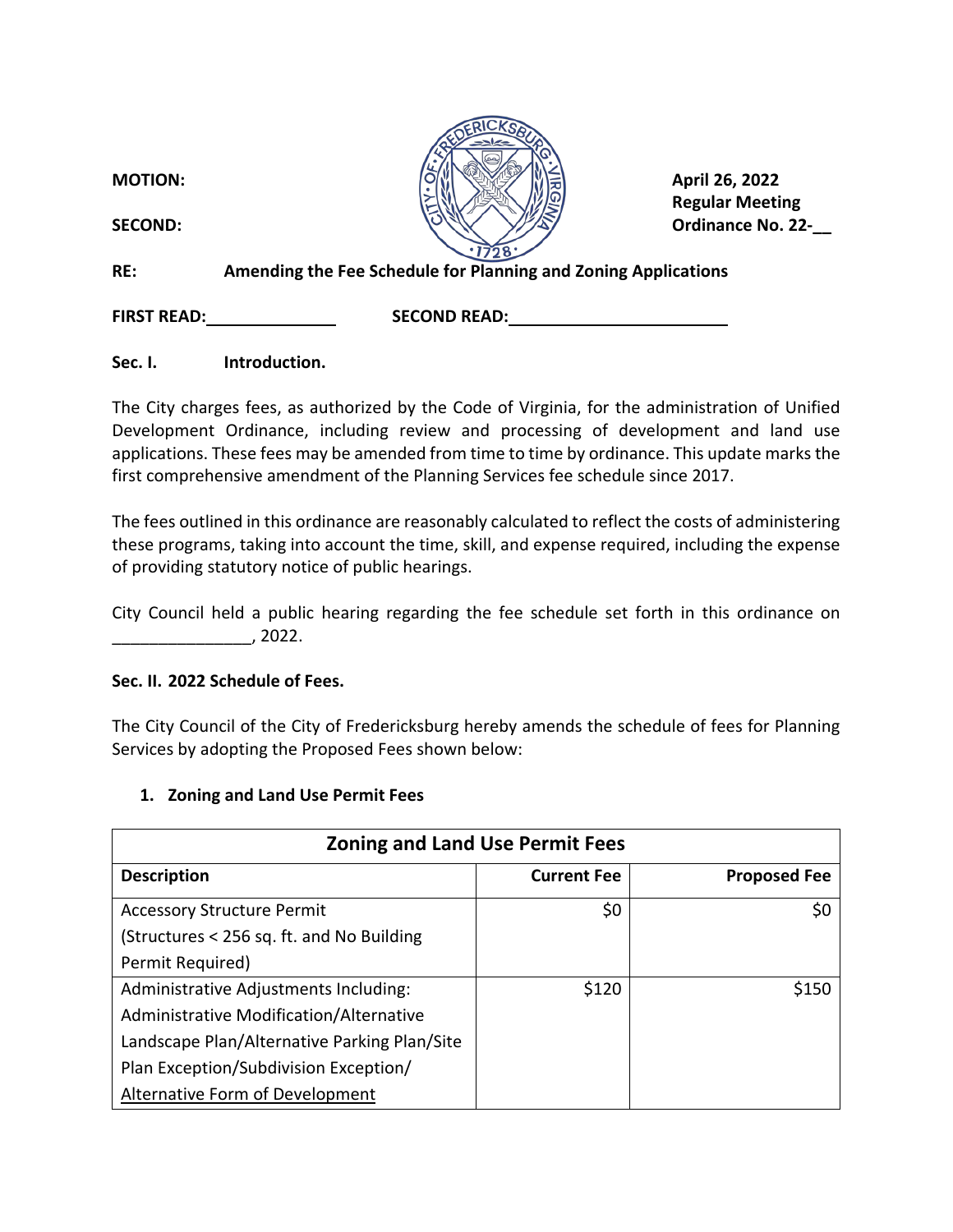| Architectural Review Board (Certificate of  |                          |                            |
|---------------------------------------------|--------------------------|----------------------------|
| Appropriateness)                            |                          |                            |
| Signs, Fences, Accessory Structures         | \$60                     | \$75                       |
| Alterations and Partial Demolition          | \$120                    | \$150                      |
| New Construction, Additions, and            | \$180                    | \$250                      |
| <b>Complete Demolition</b>                  |                          |                            |
| Board of Zoning Appeals – Appeal, Variance, | $$400$ for an            | \$450 for an Individual SF |
| Special Exception, Chesapeake Bay Overlay   | Individual SF Lot        | Lot                        |
| <b>District RPA Exception</b>               | \$600 All Others         | \$700 All Others           |
| Certificate of Zoning Use Permit            | \$30                     | \$50                       |
| City Council - Appeal, Exception            | $$400$ for an            | \$450 for an Individual SF |
|                                             | <b>Individual SF Lot</b> | Lot                        |
|                                             | \$600 All Others         | \$700 All Others           |
| Corridor Overlay Design Review - New        | \$60                     | \$75                       |
| Construction                                |                          |                            |
| Downtown Parking Fund                       | \$7,150                  | \$8,150 / Parking Space    |
| <b>Fence Permit</b>                         | \$0                      | \$0                        |
| Home Occupation Permit / Homestay Permit    | \$30                     | \$50                       |
| Non-Conforming Use - Change, Expansion      | \$300                    | \$350                      |
| Sidewalk Café                               | \$0                      | \$0                        |
| Signs, A-Frame                              | \$25                     | \$25                       |
| Signs, Illuminated Freestanding             | \$90/sign                | $$175/sign + $60 if$       |
|                                             |                          | illuminated +              |
|                                             |                          | 2% State Fee               |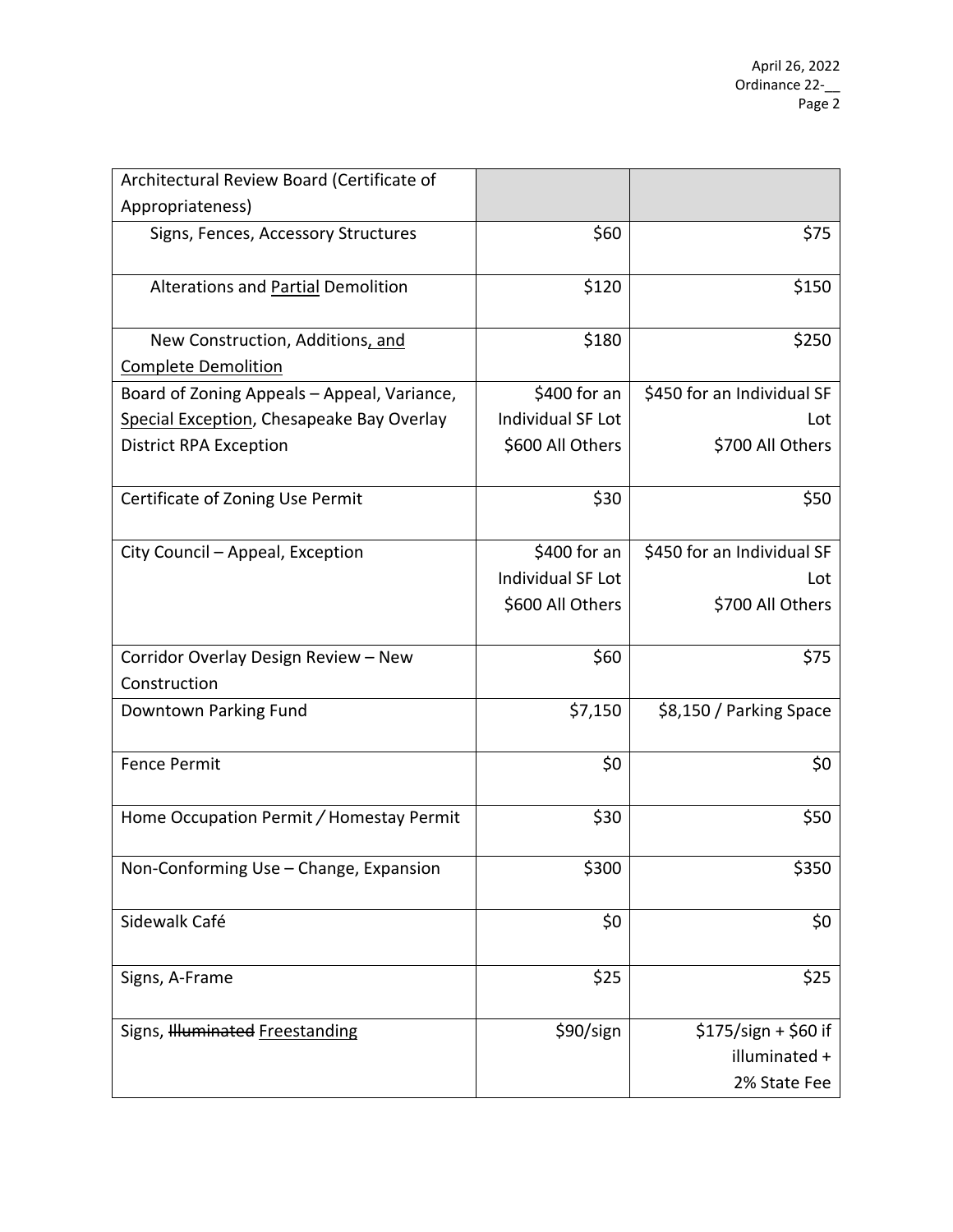| Signs, Non Illuminated Building Mounted     | \$60/sign           | $$85/sign + $30 if$        |
|---------------------------------------------|---------------------|----------------------------|
|                                             |                     | illuminated +              |
|                                             |                     | 2% State Fee               |
| Signs, Temporary                            | \$50                | \$75                       |
|                                             |                     |                            |
| <b>Special Exception Permit</b>             | $$750 + $150/$ acre | $$850 + $175/$ acre        |
| Special Use Permit                          | \$300 for an        | \$350 for an Individual SF |
|                                             | Individual SF Lot   | Lot                        |
|                                             | $$750 + $150$ an    | $$850 + $175$ an acre for  |
|                                             | acre for All        | All Others                 |
|                                             | Others              |                            |
| <b>Temporary Use Permit</b>                 | \$30                | \$50                       |
| <b>Text Amendment</b>                       | N/A                 | N/A                        |
| Vacation of Easement / Right-of-Way         | \$300               | \$350                      |
| Zoning Letter - Confirmation, Verification, | \$60 for an         |                            |
| <b>DMV</b>                                  | Individual SF Lot   | \$75/GPIN                  |
|                                             | \$120 All Others    |                            |
| Zoning Map Amendment, $\leq$ 2 acres        | $$750 + $150/$ acre | $$850 + $175/$ acre        |
| Zoning Map Amendment, > 2 acres             | $$1,500 +$          | $$1,700 + $175/$ acre      |
|                                             | \$150/acre          |                            |
|                                             |                     |                            |
| Zoning Map Amendment, Proffer               | 100% of Zoning      | 100% of Zoning Map         |
| Amendment                                   | Map Amendment       | Amendment Fee              |
|                                             | Fee                 |                            |

# **2. Development Fees**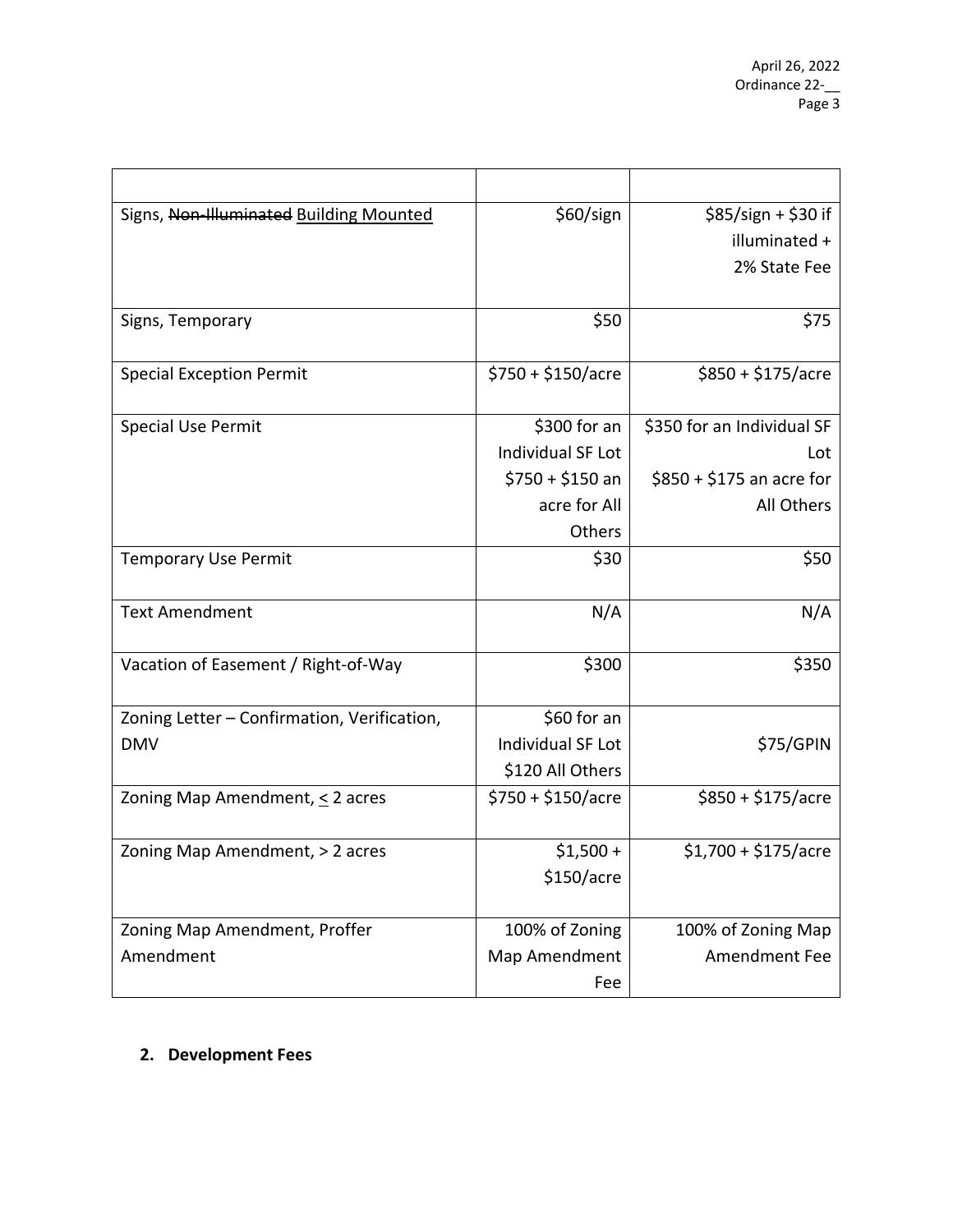| <b>DEVELOPMENT REVIEW FEES</b>                                                                                  |                                                                                                                                                          |                                                                                                                                                        |  |
|-----------------------------------------------------------------------------------------------------------------|----------------------------------------------------------------------------------------------------------------------------------------------------------|--------------------------------------------------------------------------------------------------------------------------------------------------------|--|
| <b>Subdivision Plats</b>                                                                                        |                                                                                                                                                          |                                                                                                                                                        |  |
| <b>Description</b>                                                                                              | <b>Current Fee</b>                                                                                                                                       | <b>Proposed Fee</b>                                                                                                                                    |  |
| Plat<br>Preliminary<br>Subdivision<br>Subdivision<br>Major<br>lots)<br>( >50)<br>Minor Subdivision (10-50 lots) | $$1,500 + $60/$ lot                                                                                                                                      | $$1,750 + $75/$ lot                                                                                                                                    |  |
| <b>Final Subdivision Plat</b>                                                                                   | <b>Minor Subdivision</b><br>without Preliminary<br><b>Subdivision Plat</b><br>Approval \$1,600 + \$120 /<br>lot<br>All Others \$1,200 + \$120<br>$/$ lot | <b>Minor Subdivision</b><br>without Preliminary<br><b>Subdivision Plat</b><br>Approval \$1,850 + \$150 /<br>lot<br>All Others \$1,500 + \$150<br>/ lot |  |
| Final Subdivision Plat - Boundary Line<br>Adjustment, Consolidation, Easement<br>/ ROW Dedication               | \$600                                                                                                                                                    | \$700                                                                                                                                                  |  |
| Vacation of a Recorded Subdivision<br>Plat                                                                      | \$150                                                                                                                                                    | \$175                                                                                                                                                  |  |
| <b>Minor Site Plan</b>                                                                                          |                                                                                                                                                          |                                                                                                                                                        |  |
|                                                                                                                 | Land Disturbance $< 2,500$ sq. ft.                                                                                                                       |                                                                                                                                                        |  |
| <b>Application Fee</b>                                                                                          | \$575                                                                                                                                                    | \$650                                                                                                                                                  |  |
| Archaeological Review Fee                                                                                       | \$60                                                                                                                                                     | \$75                                                                                                                                                   |  |
| Revision to Approved                                                                                            | \$250                                                                                                                                                    | \$300                                                                                                                                                  |  |
| Major Site Plan – Land Disturbance $\geq$ 2,500 sq. ft. and                                                     |                                                                                                                                                          |                                                                                                                                                        |  |
| <b>Construction Plan (Subdivision)</b>                                                                          |                                                                                                                                                          |                                                                                                                                                        |  |
| <b>Administrative Base Fee</b>                                                                                  | \$1,000                                                                                                                                                  | \$1,200                                                                                                                                                |  |
| Archaeological Review Fee                                                                                       | \$120                                                                                                                                                    | \$150                                                                                                                                                  |  |
| E&S/SWM Plan Review Fee                                                                                         | Residential Site Plans <<br>10 lots, Multi-Family, and<br>Non-Residential Projects                                                                       | <b>Residential Site Plans &lt;</b><br>10 lots, Multi-Family, and<br>Non-Residential Projects                                                           |  |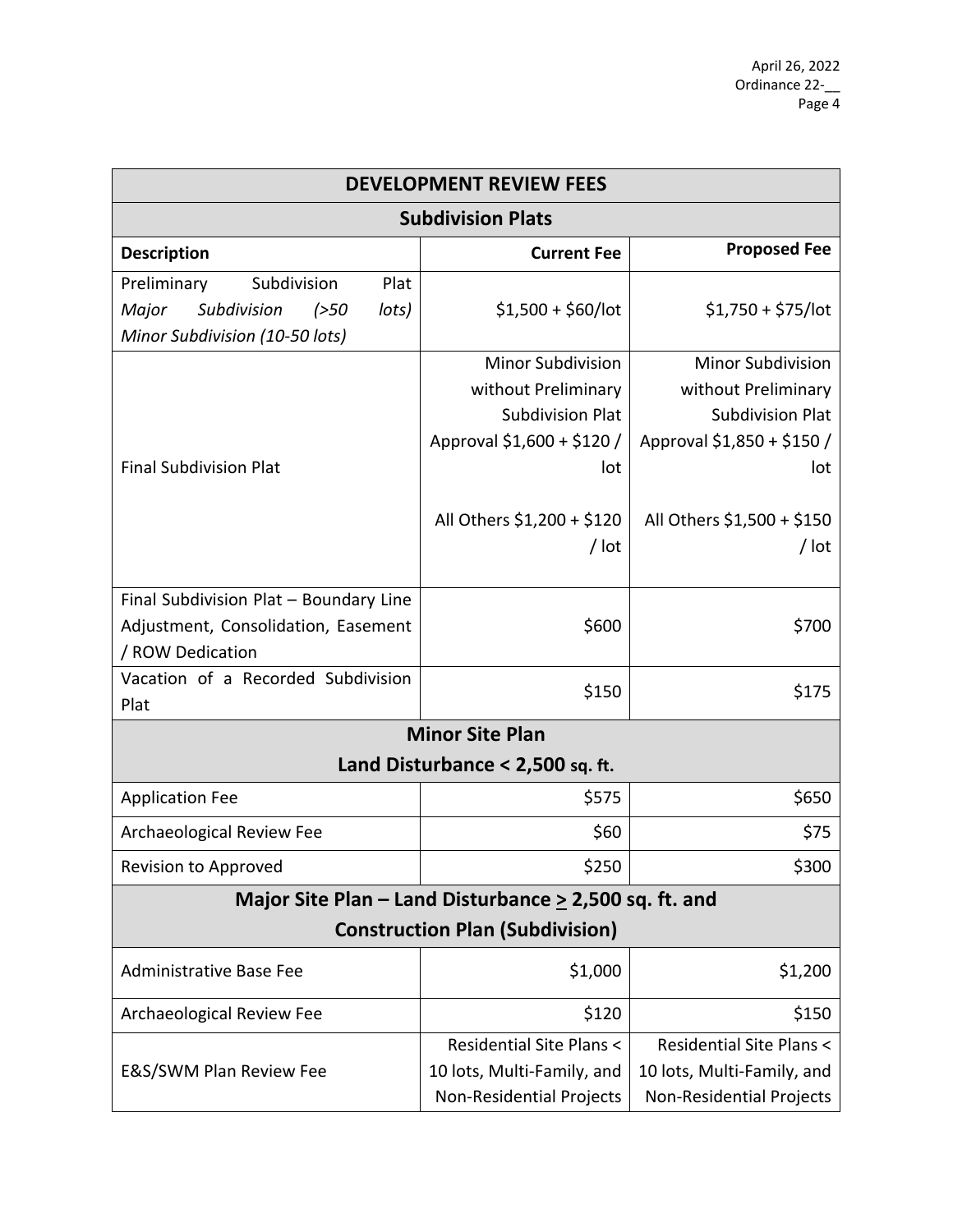|                                        | \$700                                                                                                                                         | \$800                                                                                                                                         |  |
|----------------------------------------|-----------------------------------------------------------------------------------------------------------------------------------------------|-----------------------------------------------------------------------------------------------------------------------------------------------|--|
|                                        | Residential Site Plans ≥<br>10 lots and<br>Mixed-Use Projects<br>\$1,000                                                                      | Residential Site Plans ≥<br>10 lots and<br>Mixed-Use Projects<br>\$1,200                                                                      |  |
| Utilities / Water, Sewer, Storm Sewer  | $$120 + $0.60 /$ linear ft of<br>storm sewer<br>$$120 + $0.60 /$ linear ft of<br>sanitary sewer<br>$$120 + $0.60 /$ linear ft of<br>waterline | $$150 + $0.70 /$ linear ft of<br>storm sewer<br>\$150 + \$0.70 / linear ft of<br>sanitary sewer<br>\$150 + \$0.70 / linear ft of<br>waterline |  |
| <b>Public Streets</b>                  | \$600 + \$0.60 / linear ft of<br>each travel lane                                                                                             | \$700 + \$0.70 / linear ft of<br>each travel lane                                                                                             |  |
| Parking Areas / Vehicular Travel Lanes | $$120 + $0.04 / square ft$<br>of paved area                                                                                                   | $$150 + $0.05 /$ square ft<br>of paved area                                                                                                   |  |
| Fire Lane                              | \$150                                                                                                                                         | \$175                                                                                                                                         |  |
| Revision to Approved                   | 50% of original fee<br>Minimum fee \$575                                                                                                      | 50% of original fee<br>Minimum fee \$650                                                                                                      |  |
| <b>Grading Plan</b>                    |                                                                                                                                               |                                                                                                                                               |  |
| <b>Administrative Base Fee</b>         | \$700                                                                                                                                         | \$800                                                                                                                                         |  |
| Archaeological Review Fee              | \$120                                                                                                                                         | \$150                                                                                                                                         |  |
| E&S/SWM Plan Review Fee                | \$700                                                                                                                                         | \$800                                                                                                                                         |  |

| <b>Land Disturbance Permit Fees</b>                   |               |               |
|-------------------------------------------------------|---------------|---------------|
| Land Disturbing Activity less than 10,000 sq. ft. not | \$200         | \$250         |
| associated with single family dwelling or residential |               |               |
| accessory improvements                                | \$200/renewal | \$250/renewal |
| (valid for six months)                                |               |               |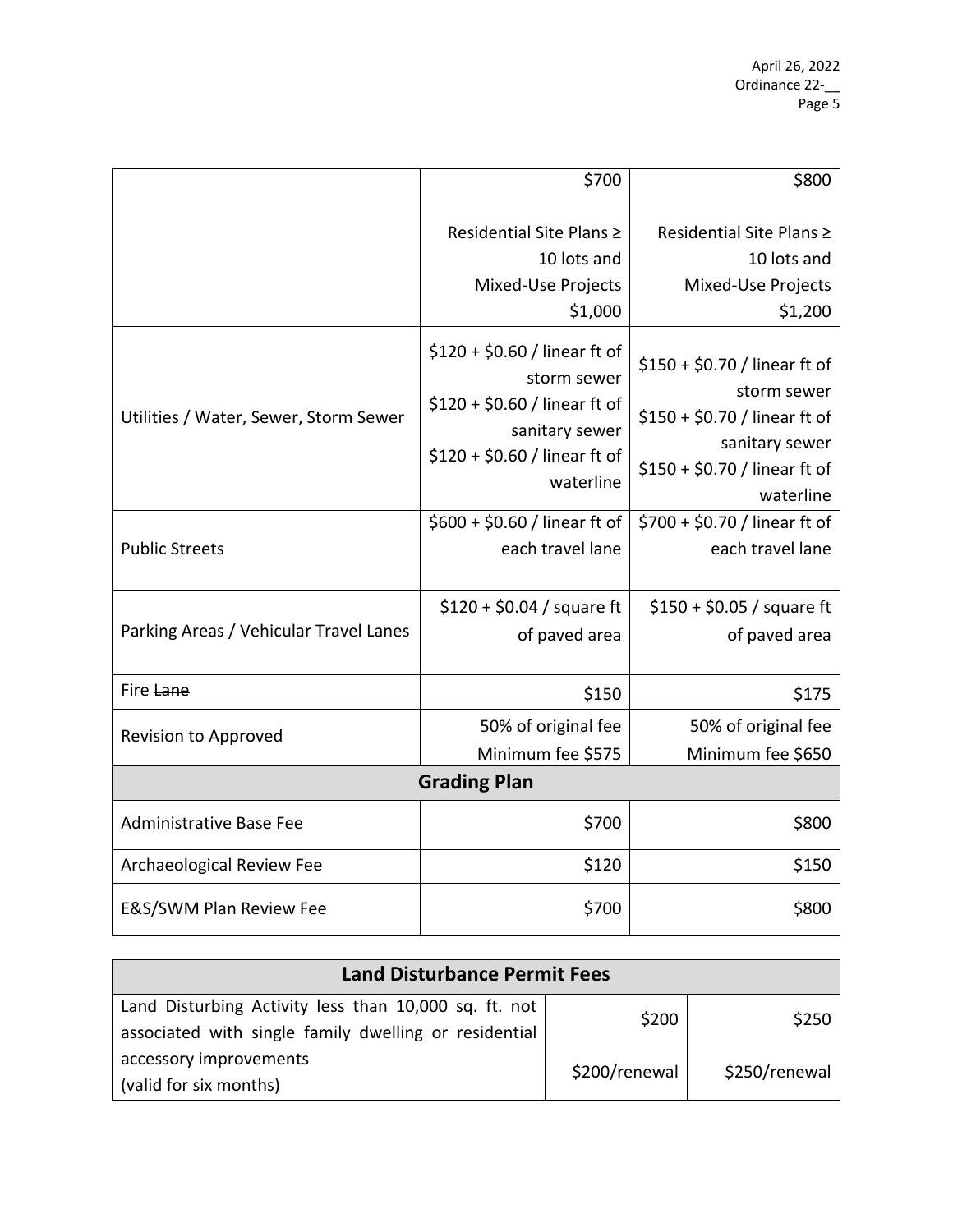| Renewal fee for each succeeding 6-month                                                                                                                                                                                                |                                                               |                                                               |
|----------------------------------------------------------------------------------------------------------------------------------------------------------------------------------------------------------------------------------------|---------------------------------------------------------------|---------------------------------------------------------------|
| period                                                                                                                                                                                                                                 |                                                               |                                                               |
| Land Disturbing Activity less than 2-month's duration                                                                                                                                                                                  | \$200                                                         | \$250                                                         |
| Renewal fee for additional 2-month period                                                                                                                                                                                              |                                                               |                                                               |
| (may only be renewed once)                                                                                                                                                                                                             | \$200/renewal                                                 | \$250/renewal                                                 |
| Land Disturbing Activity 10,000 sq. ft. or greater<br>(valid for twelve months)<br>Renewal fee for each succeeding 6-month<br>period                                                                                                   | \$600+\$300/acre<br>Max. \$3,600<br>\$800/renewal             | $$700 + $350/$ acre<br>Max. \$4,100<br>\$900/renewal          |
|                                                                                                                                                                                                                                        |                                                               |                                                               |
| Land Disturbing Activity 10,000 sq. ft. or greater<br>associated with<br>single family attached/detached of 10 lots or more and<br>mixed use development<br>(valid for 30 months)<br>Renewal fee for each succeeding 6-month<br>period | $$5,600 +$<br>\$600/acre, no<br>limit to acreage <sup>1</sup> | $$6,500 +$<br>\$680/acre, no<br>limit to acreage <sup>1</sup> |
|                                                                                                                                                                                                                                        | \$1,600/renewal                                               | \$1,850/renewal                                               |
| <sup>1</sup> Single Family attached/detached residential units in subdivisions also pay the Residential Lot                                                                                                                            |                                                               |                                                               |
| Grading Plan fee-when the building permit is applied for on the individual lot.                                                                                                                                                        |                                                               |                                                               |

| <b>Other Development Review Fees</b> |                            |                            |  |
|--------------------------------------|----------------------------|----------------------------|--|
| <b>As-Built Plan Application</b>     | \$200                      | \$250                      |  |
|                                      |                            |                            |  |
|                                      | If a site / subdivision    | If a site / subdivision    |  |
|                                      | application is withdrawn,  | application is withdrawn,  |  |
|                                      | the applicant may submit   | the applicant may submit   |  |
| Development Review Fee Refunds       | a request in writing for a | a request in writing for a |  |
|                                      | refund. A refund will be   | refund. A refund will be   |  |
|                                      | issued subject to the      | issued subject to the      |  |
|                                      | following:                 | following:                 |  |
|                                      |                            |                            |  |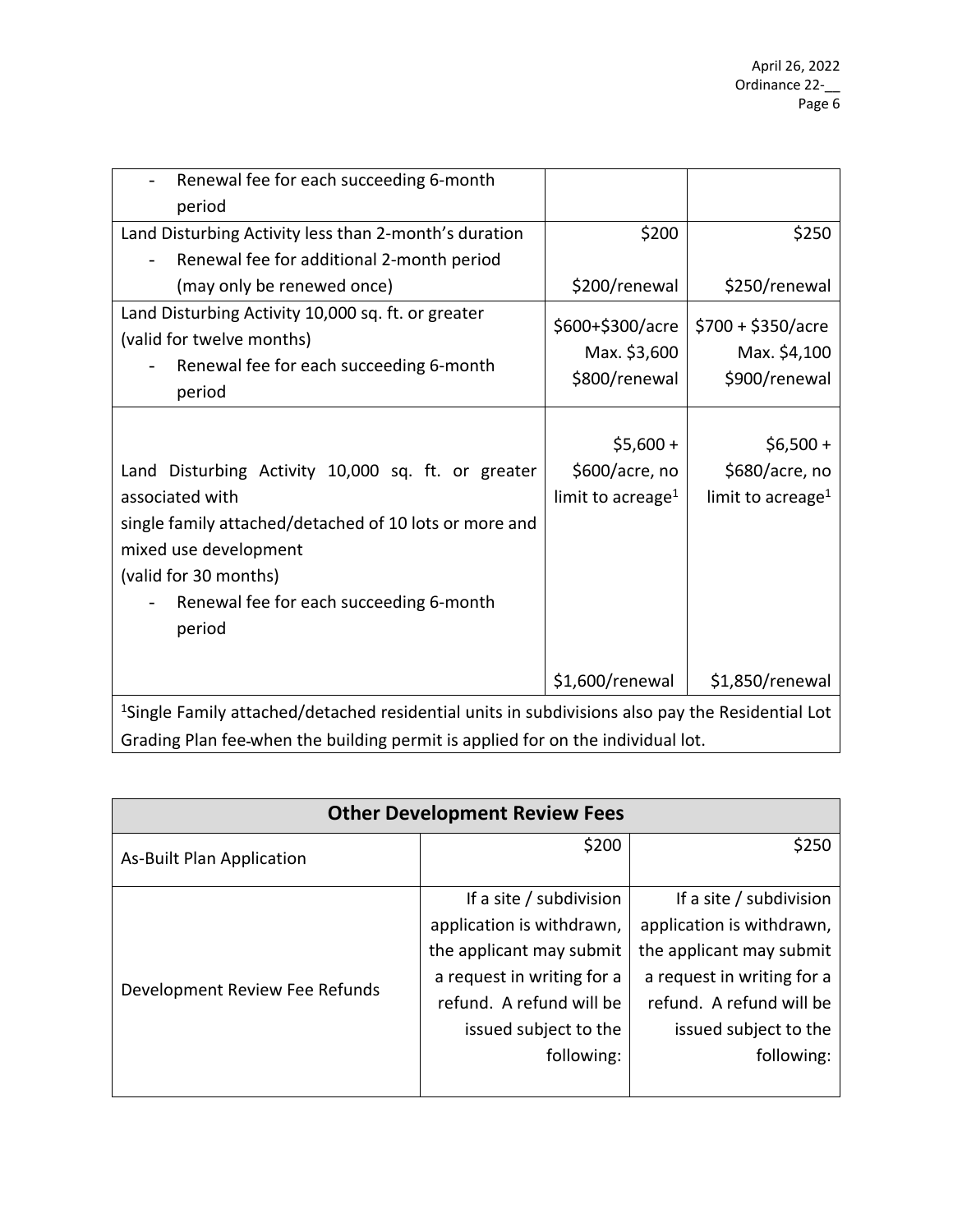|                                                 | 1. The initial staff review  | 1. The initial staff review  |
|-------------------------------------------------|------------------------------|------------------------------|
|                                                 | has not been completed.      | has not been completed.      |
|                                                 | 2. A plan review and         | 2. A plan review and         |
|                                                 | processing fee will be       | processing fee will be       |
|                                                 | deducted from the            | deducted from the            |
|                                                 | original fee.                | original fee.                |
|                                                 |                              |                              |
|                                                 | Plan Review and              | Plan Review and              |
|                                                 | Processing Fee: 50% of       | Processing Fee: 50% of       |
|                                                 | the original fee;            | the original fee;            |
|                                                 | Minimum fee \$600            | Minimum fee \$700            |
| Performance Guarantee - Intake /                | \$200                        | \$250                        |
| <b>Contract Management</b>                      |                              |                              |
| Performance Guarantee - Reduction,              | \$100                        | \$150                        |
| Release,                                        |                              |                              |
| Substitution<br>of<br>Replacement<br>$\sqrt{2}$ |                              |                              |
| <b>Agreement, Contract Extensions</b>           |                              |                              |
| Performance Guarantee - Default                 | \$500                        | \$600                        |
| Action                                          |                              |                              |
| Performance<br>Guarantee<br>Report              | \$50                         | \$75                         |
| Requests                                        |                              |                              |
|                                                 | \$350/SF Dwelling Unit       | \$400/SF Dwelling Unit       |
|                                                 | (Attached/Detached) +        | (Attached/Detached) +        |
|                                                 | \$60 for Archaeological      | \$75 for Archaeological      |
|                                                 | Review*                      | Review*                      |
|                                                 |                              |                              |
| Residential<br>Grading<br>Plan<br>Lot           | *Lots within a               | *Lots within a               |
|                                                 | subdivision with an          | subdivision with an          |
| (Individual Lots)                               | approved major site plan     | approved major site plan     |
|                                                 | are exempt from the          | are exempt from the          |
|                                                 | <b>Archaeological Review</b> | <b>Archaeological Review</b> |
|                                                 | fee.                         | fee.                         |
|                                                 |                              |                              |
|                                                 | \$175 Amendment              | \$200 Amendment              |